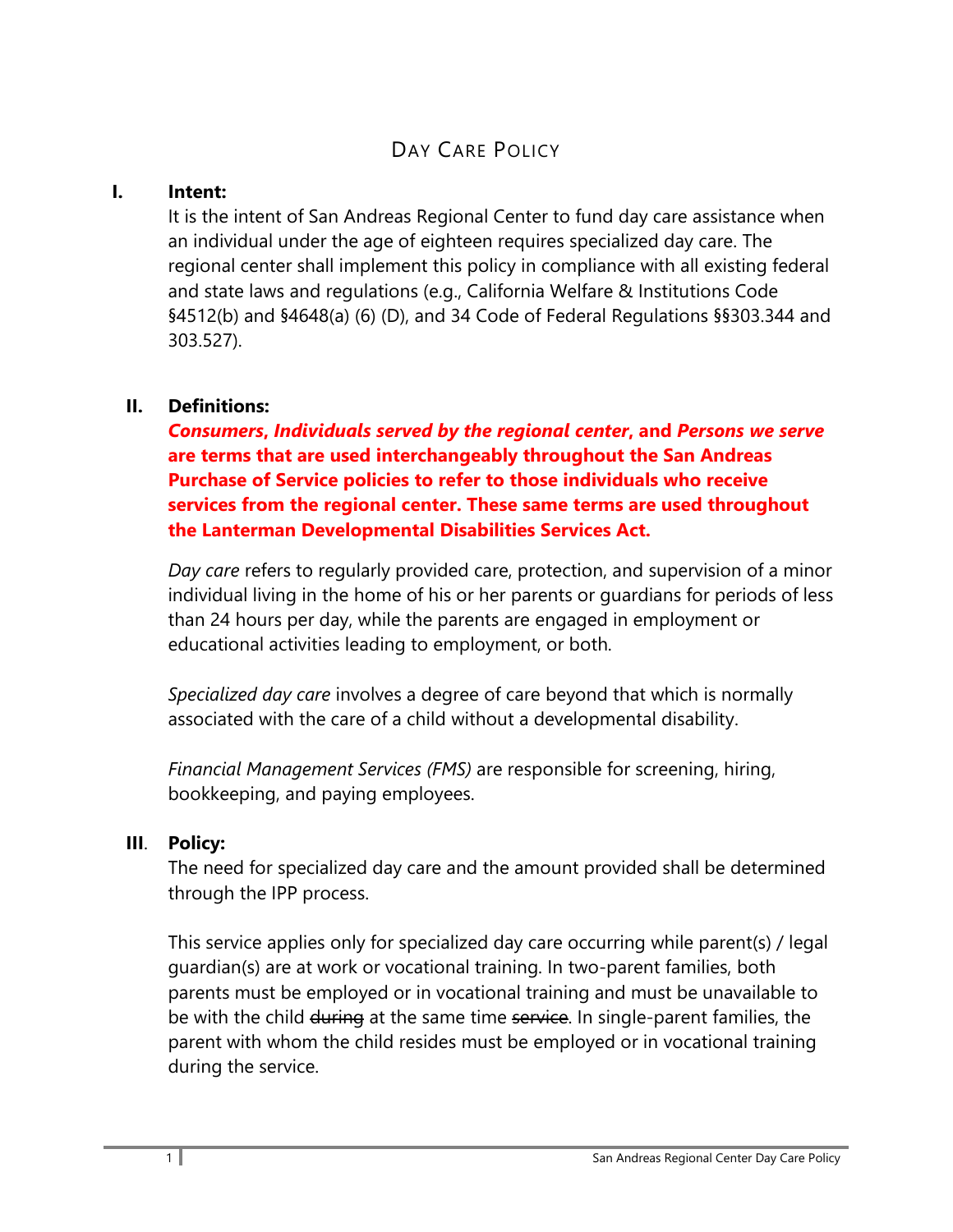When an individual age 3 -17 needs specialized day care, San Andreas Regional Center may pay only the cost of the day care service that exceeds the cost of providing day care services to a child without disabilities, up to the minimum wage for that city or county. San Andreas Regional Center may pay in excess of the minimum wage if there are exceptional circumstances such as intensive behaviors or other self-help needs. The planning team may also consider other exceptional circumstances related to the family's needs.

In no event shall the regional center fund day care when it is being provided in lieu of school or other generic support.

Time spent in school or generic programs where specialized care is not provided shall be excluded from funding.

Transportation to and from day care is the responsibility of parents and primary care providers.

#### **IV. Purchase of Service (POS) Standard**

The regional center shall assist the family in locating and utilizing day care provided by generic agencies (e.g., public schools, Y.M.C.A.) and other day care programs serving the community.

In determining whether the child requires specialized day care, the planning team shall take into consideration the following factors and circumstances:

- Significant behavior challenges, including disruptive hyperactivity, selfabusive behavior, aggressive acting-out behavior, assaultive behavior, and/or emotional difficulties.
- Significant medical or physical needs, which include extensive time and effort.
- Significant self-care needs including lack of toilet training, inability to communicate basic needs, lack of self-help skills such as bathing, toileting, dressing, eating and lack of ability to ambulate.

Parents may choose to use Financial Management Services (FMS), or they may choose to use a vendorized agency.

The Lanterman Developmental Disabilities Services Act requires the parents to participate in the Family Cost Participation Program (FCPP).